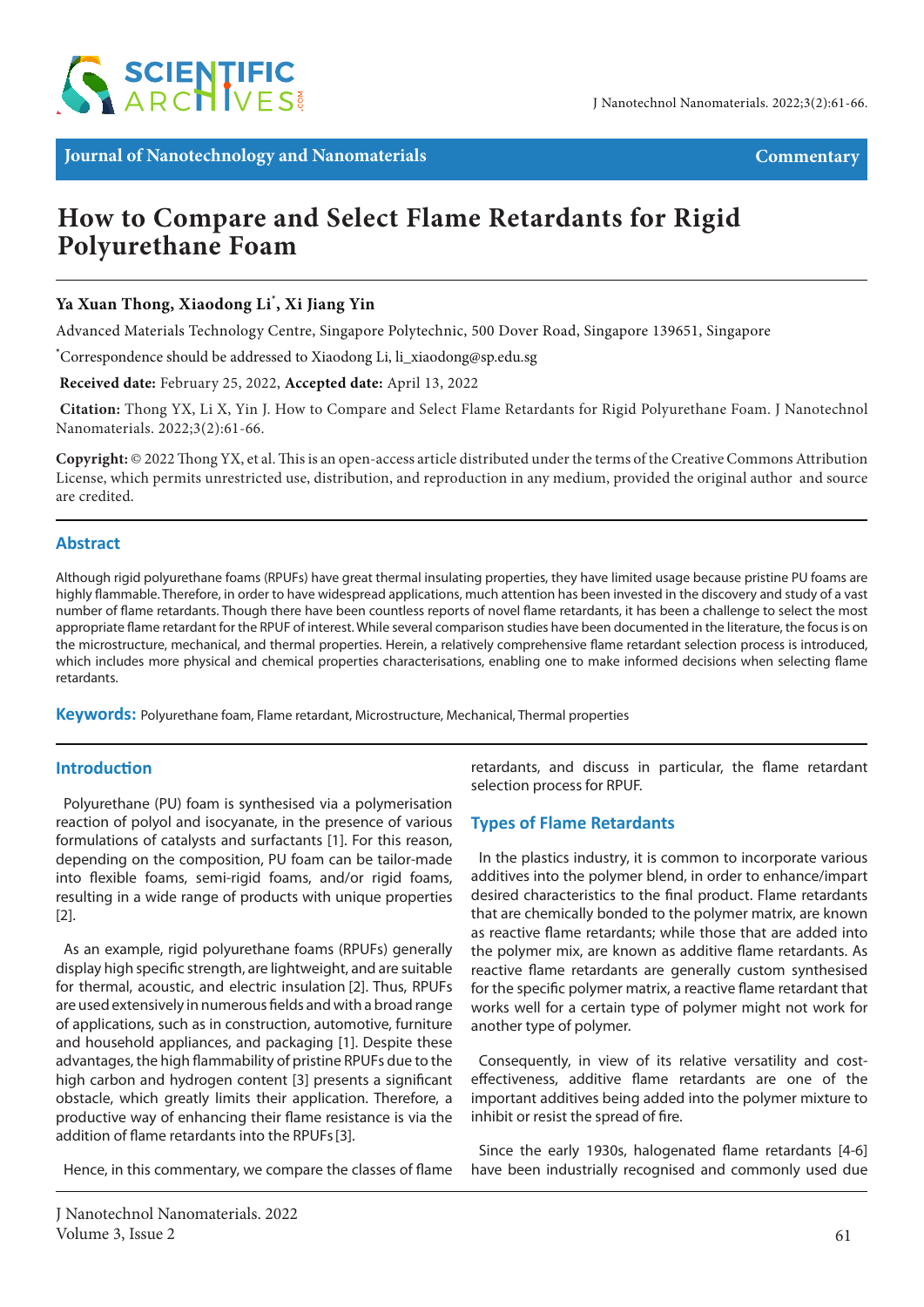to its low cost, ease of processability, and with little or no reduction in the intrinsic physical/mechanical properties of the RPUF [1]. However, due to serious concerns about their toxicological and environmental impact, usage of halogenated flame retardants has been restricted in many countries, such as the EU and US [7]. As a result, enormous research effort has been invested in the development of non-halogenated flame retardants.

To date, there have been extensive reports on numerous classes of non-halogenated flame retardants, such as minerals [8-10], phosphorus/nitrogen based compounds [11-16], intumescent agents [17-21], boron based compounds [22-24], nanofillers [25-29], as well as the incorporation of silica aerogel [30-32] into RPUFs.

# **Challenges Faced in the Flame Retardant Selection Process**

Ideally, the incorporation of flame retardant additives should not be at the expense of the other outstanding properties of RPUF. However, with a myriad of promising flame retardants being reported, and as some come with its own set of advantages and disadvantages (such as increased flame retardance at the cost of lower mechanical strength), it is sometimes difficult to make informed decisions about choosing the most appropriate flame retardant for the RPUF in question. Therefore, it is pertinent to perform comparative studies on the effect of the various flame retardants for the same type of RPUF, in order to reduce the number of variables, for a clearer comparison.

Expandable graphite (EG), being one of the more favourable intumescent agents, has been evaluated against other types of flame retardants, such as hollow glass microspheres [33], decabrominated diphenyl ethane (DBDPE) [34], ammonium polyphosphate (APP) [35], and multi-walled carbon nanotubes (MWNT) [36]. Besides MWNT, other nanofillers that have been analysed include titania and halloysite clay nanotubes [26]. While these previous attempts at comparison focus mainly on the microstructure, thermal, and mechanical properties, it is crucial that the other exceptional RPUF properties (such as its low water absorption and low water permeability), are not missed out so that the comparison is more inclusive.

# **Selecting the Appropriate Flame Retardant**

Recently, Thong et al. [37] described a broader comparison study of several established flame retardants, such as halogenated tris(2-chloroisopropyl) phosphate (also known as TMCP or TCPP), intumescent EG, and silica aerogel (SA).

Other than the characterisations performed to determine the microstructure, mechanical, and thermal properties of the RPUF, the study was also supplemented with the inclusion of water contact angle measurements to determine the surface wettability of the RPUFs (Figure 1). While pristine PU

is hydrophobic (with a contact angle of 113°), addition of the studied flame retardants further enhanced the hydrophobicity by 6 – 11°. Not only does this imply that all the flame retardants added are intrinsically hydrophobic, but also addition of the flame retardants provided the added benefit of enhancing the hydrophobicity of the composite.



**Figure 1***:* Surface wettability of RPUF samples. Figure is reproduced with permission [37].

In addition, Fourier transform infrared spectroscopy (FTIR) with attenuated total reflection mode was used to determine the interfacial chemical bonding between the RPUF matrices and additives (Figure 2). Since the FTIR spectra of the foam samples were almost unchanged, it can be inferred that the chemical structures of the RPUF were not affected by the inclusion of the various additives [38].



The addition of TMCP and EG was observed to have a positive effect of increasing the compression strength of pristine PU by approximately 35% and 10% respectively; possibly due to the increase in viscosity of the PU blends, which stabilised the structure of the resulting foam [21]. On the other hand, the compression strength of the PU/SA sample was found to decrease by 17% relative to pristine PU; postulated to be due to the absorption of the PU precursors by the SA [39], which inevitably altered the mixing ratio, reduced the crosslinking density of the polymer matrix, and resulted in diminution of the compression strength.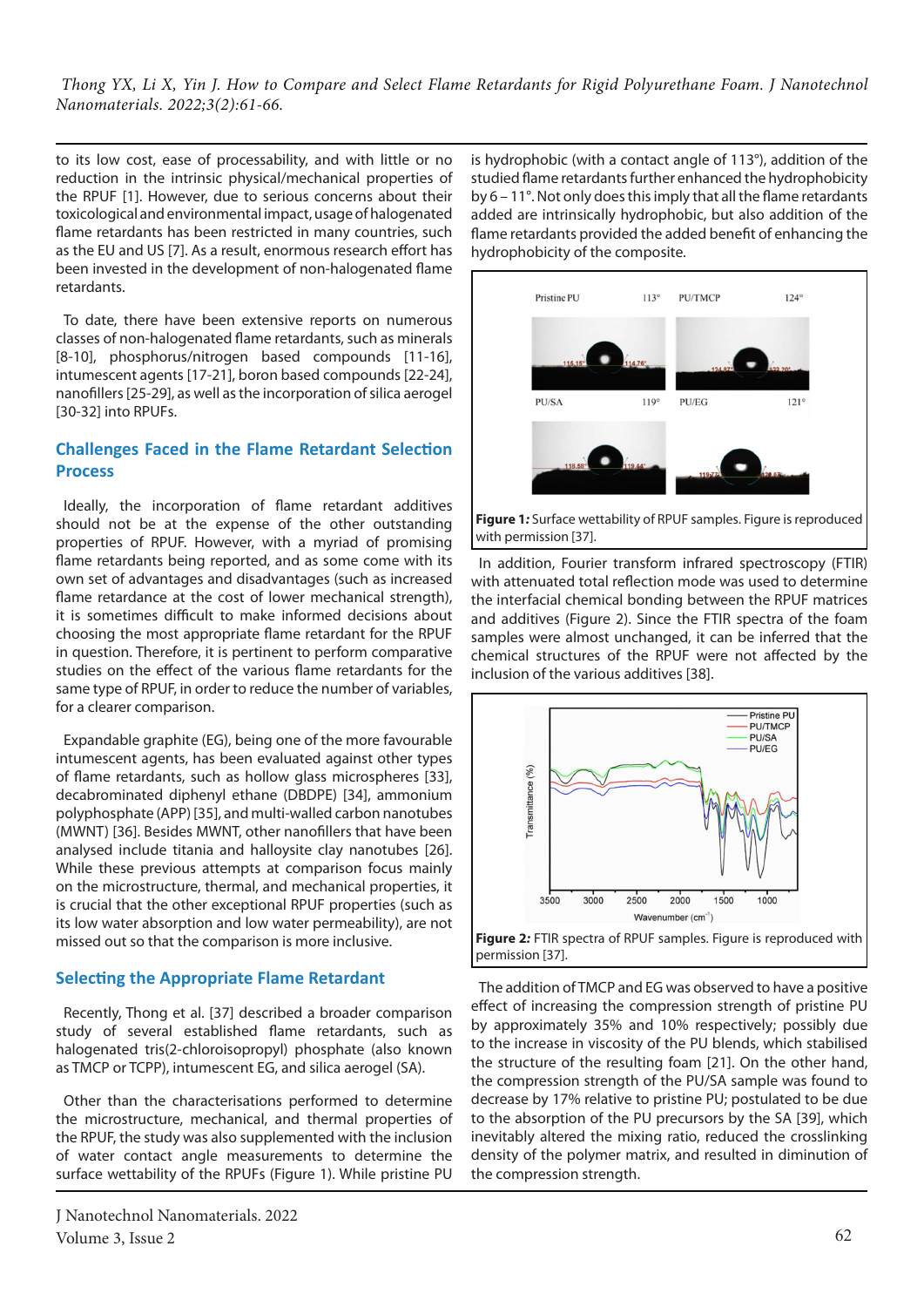By heating at 10°C/min from 25–900°C in an inert environment, the initial weight loss up to 287°C, indicated the removal of moisture and other volatiles present in the RPUF samples. While significant weight loss observed between 287–425°C was primarily due to degradation of the samples, it is obvious that EG and SA are better at decelerating the degradation rate (compared to TMCP), from the relatively higher char yield at 900°C.

Photographs of the RPUF samples before and after the vertical burning tests provide a visual comparison of the flammability of the samples. Upon ignition, pristine PU burned rapidly with flaming drips, lighting the cotton indicator below, and showed a V-2 rating (Table 1). While the PU/TMCP sample seemed to display better thermal stability relative to pristine PU according to the thermogravimetric data, it yielded no improvement in the flame retardance (with the cotton

indicator similarly ignited by flaming drips), and likewise recorded a V-2 rating. On the other hand, ignition of both the PU/SA and PU/EG samples did not produced flaming drips, which exhibited enhanced flame retardance, and logged a V-1 and V-0 rating respectively. For the PU/SA sample, improved flame retardance relative to pristine PU, was due to the formation of a more rigid and compact silica-rich hybrid char by the SA [40], while the excellent flame retardant properties of EG was due to the formation of a graphite worms char layer on the foam surface that acts as a barrier to retard the spread of fire.

Hence, together with the compression strength (Figure 3), thermal stability (Figure 4), and flammability (Figure 5, Table 1) test results, it is possible to come up with a comparison table (Table 2) and be able to select the best flame retardant with greater confidence.

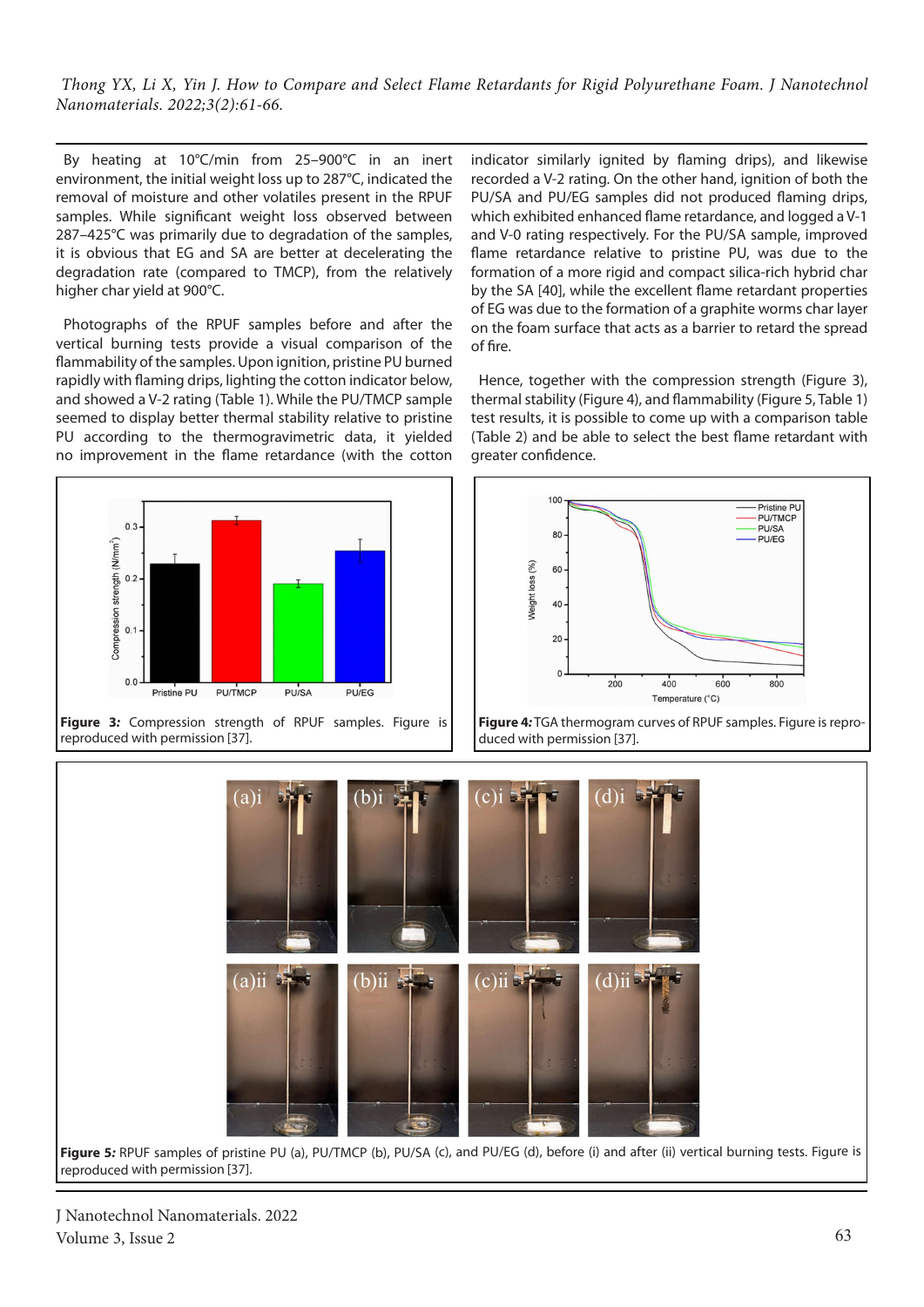| Table 1: Vertical burning test classifications of RPUF samples. Table is reproduced with permission [37]. |                      |                           |  |  |
|-----------------------------------------------------------------------------------------------------------|----------------------|---------------------------|--|--|
| Sample                                                                                                    | UL-94 classification | Presence of flaming drips |  |  |
| Pristine PU                                                                                               | $V-2$                | Yes                       |  |  |
| PU/TMCP                                                                                                   | $V-2$                | Yes                       |  |  |
| PU/SA                                                                                                     | $V-1$                | No                        |  |  |
| PU/EG                                                                                                     | $V - 0$              | No                        |  |  |

| Table 2: Summary of the performance of the RPUF composites relative to pristine PU. Table is reproduced with permission [37]. |                     |                      |                   |              |  |
|-------------------------------------------------------------------------------------------------------------------------------|---------------------|----------------------|-------------------|--------------|--|
| Sample                                                                                                                        | Surface wettability | Compression strength | Thermal stability | UL-94 rating |  |
| PU/TMCP                                                                                                                       | Yes                 | Yes                  | Yes               | No           |  |
| PU/SA                                                                                                                         | Yes                 | <b>No</b>            | Yes               | Yes          |  |
| PU/EG                                                                                                                         | Yes                 | Yes                  | Yes               | Yes          |  |
| Voc: roprocontod ophancod porformanco. No: roprocontod roducod/comparable porformanco                                         |                     |                      |                   |              |  |

Yes: represented enhanced performance, No: represented reduced/comparable performance.

#### **Conclusion**

In summary, the inclusion of more physical and chemical properties characterisations, makes contrast between the flame retardants distinct. Thus, ensuring that the selected flame retardant is the one that has the best overall performance.

Of the studied flame retardants, EG exhibited enhanced flame retardance without compromising the other outstanding properties of RPUF, making its reputation as the more favourable intumescent well deserved. On the other hand, while the highly touted SA demonstrated better flame retardance relative to TMCP, it did not outperform EG, losing out in terms of reduced compression strength. Although it might be possible to modify the SA such that absorption of the PU precursors does not occur, more work is still required to determine if modifying the SA makes it surpass EG as the better flame retardant.

# **Acknowledgements**

A MOE Translational R&D and Innovation Fund (TIF) from the Ministry Of Education supported this work (MOE2018-TIF-1-G-031).

#### **References**

1. Ali MH, Rahman HA, Amirnordin SH, Khan NA. Eco-friendly flame-retardant additives for polyurethane foams: a short review. Key Engineering Materials. 2018;791:19-28.

2. Zhang G, Zhang Q, Wu Y, Zhang H, Cao J, Han D. Effect of auxiliary blowing agents on properties of rigid polyurethane foams based on liquefied products from peanut shell. Journal of Applied Polymer Science. 2017 Dec 20;134(48):45582.

3. Zhang G, Lin X, Zhang Q, Jiang K, Chen W, Han D. Antiflammability, mechanical and thermal properties of bio-based rigid polyurethane foams with the addition of flame retardants. Royal

Society of Chemistry Advances. 2020;10(53):32156-61.

4. Lounis M, Leconte S, Rousselle C, Belzunces LP, Desauziers V, Lopez-Cuesta JM, et al. Fireproofing of domestic upholstered furniture: Migration of flame retardants and potential risks. Journal of Hazardous Materials. 2019 Mar 15;366:556-62.

5. Davesne AL, Jimenez M, Samyn F, Bourbigot S. Thin coatings for fire protection: An overview of the existing strategies, with an emphasis on layer-by-layer surface treatments and promising new solutions. Progress in Organic Coatings. 2021 May 1;154:106217.

6. Zhang Z, Li D, Xu M, Li B. Synthesis of a novel phosphorus and nitrogen-containing flame retardant and its application in rigid polyurethane foam with expandable graphite. Polymer Degradation and Stability. 2020 Mar 1;173:109077.

7. Tsuyumoto I. Flame-retardant coatings for rigid polyurethane foam based on mixtures of polysaccharides and polyborate. Journal of Coatings Technology and Research. 2021 Jan;18(1):155-62.

8. Chai H, Duan Q, Jiang L, Sun J. Effect of inorganic additive flame retardant on fire hazard of polyurethane exterior insulation material. Journal of Thermal Analysis and Calorimetry. 2019 Mar;135(5):2857- 68.

9. Akdogan E, Erdem M, Ureyen ME, Kaya M. Rigid polyurethane foams with halogen‐free flame retardants: thermal insulation, mechanical, and flame retardant properties. Journal of Applied Polymer Science. 2020 Jan 5;137(1):47611.

10. Agrawal A, Kaur R. Effect of Nano Filler on the Flammability of Bio-Based RPUF. Integrated Ferroelectrics. 2019 Oct 13;202(1):20-8.

11. Liu X, Salmeia KA, Rentsch D, Hao J, Gaan S. Thermal decomposition and flammability of rigid PU foams containing some DOPO derivatives and other phosphorus compounds. Journal of Analytical and Applied Pyrolysis. 2017 Mar 1;124:219-29.

12. Liu SH, Kuan CF, Kuan HC, Shen MY, Yang JM, Chiang CL. Preparation and flame retardance of polyurethane composites containing microencapsulated melamine polyphosphate. Polymers.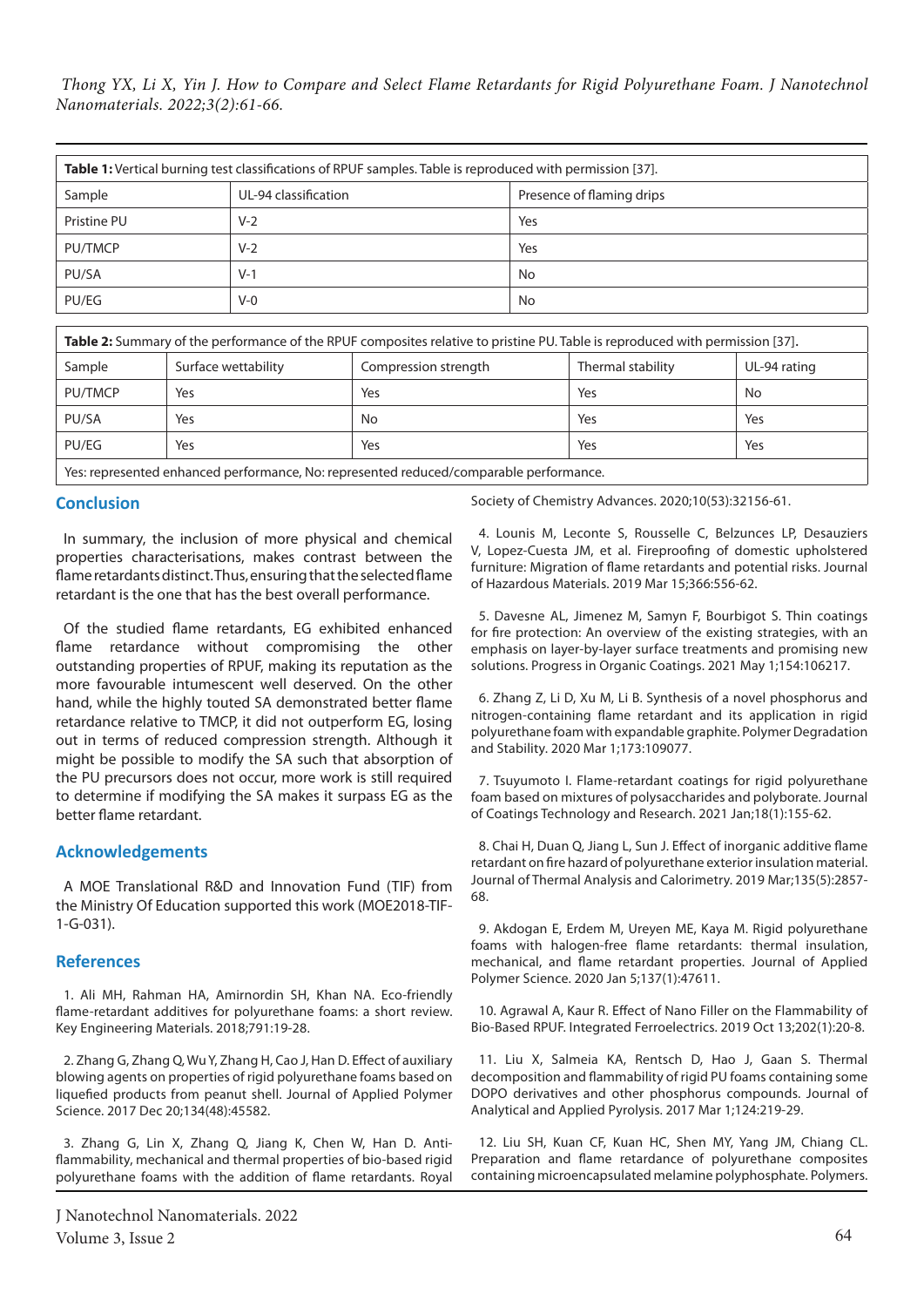#### 2017 Sep;9(9):407.

13. Liu L, Wang Z. High performance nano-zinc amino-tris- (methylenephosphonate) in rigid polyurethane foam with improved mechanical strength, thermal stability and flame retardancy. Polymer Degradation and Stability. 2018 Aug 1;154:62-72.

14. Wang SX, Zhao HB, Rao WH, Huang SC, Wang T, Liao W, et al. Inherently flame-retardant rigid polyurethane foams with excellent thermal insulation and mechanical properties. Polymer. 2018 Sep 26;153:616-25.

15. Liu L, Lv R. Synthesis of a DOPO-triazine additive and its flameretardant effect in rigid polyurethane foam. E-Polymers. 2019 Jan 1;19(1):235-43.

16. Tang G, Zhou L, Zhang P, Han Z, Chen D, Liu X, et al. Effect of aluminum diethylphosphinate on flame retardant and thermal properties of rigid polyurethane foam composites. Journal of Thermal Analysis and Calorimetry. 2020 Apr;140(2):625-36.

17. Acuña P, Li Z, Santiago-Calvo M, Villafañe F, Rodríguez-Perez MÁ, Wang DY. Influence of the characteristics of expandable graphite on the morphology, thermal properties, fire behaviour and compression performance of a rigid polyurethane foam. Polymers. 2019 Jan;11(1):168.

18. Acuña P, Santiago‐Calvo M, Villafañe F, Rodríguez‐Perez MA, Rosas J, Wang DY. Impact of expandable graphite on flame retardancy and mechanical properties of rigid polyurethane foam. Polymer Composites. 2019 Mar;40(S2):E1705-15.

19. Akdogan E, Erdem M, Ureyen ME, Kaya M. Synergistic effects of expandable graphite and ammonium pentaborate octahydrate on the flame‐retardant, thermal insulation, and mechanical properties of rigid polyurethane foam. Polymer Composites. 2020 May;41(5):1749-62.

20. Yun GW, Lee JH, Kim SH. Flame retardant and mechanical properties of expandable graphite/polyurethane foam composites containing iron phosphonate dopamine‐coated cellulose. Polymer Composites. 2020 Jul;41(7):2816-28.

21. Strąkowska A, Członka S, Konca P, Strzelec K. New flame retardant systems based on expanded graphite for rigid polyurethane foams. Applied Sciences. 2020 Jan;10(17):5817.

22. Chmiel E, Lubczak J, Stagraczyński R. Modification of polyurethane foams with 1, 3, 5-triazine ring and boron. Macromolecular Research. 2017 Apr;25(4):317-24.

23. Chao C, Gao M, Chen S. Expanded graphite. Journal of Thermal Analysis and Calorimetry. 2018 Jan;131(1):71-9.

24. Chmiel E, Oliwa R, Lubczak J. Boron-containing non-flammable polyurethane foams. Polymer-Plastics Technology and Materials. 2019 Mar 4;58(4):394-404.

25. Hoseinabadi M, Naderi M, Najafi M, Motahari S, Shokri M. A study of rigid polyurethane foams: The effect of synthesized polyols and nanoporous graphene. Journal of Applied Polymer Science. 2017 Jul 10;134(26).

26. Lorusso C, Vergaro V, Conciauro F, Ciccarella G, Congedo PM. Thermal and mechanical performance of rigid polyurethane foam added with commercial nanoparticles. Nanomaterials and Nanotechnology. 2017 Dec 13;7:1847980416684117.

27. Yaghoubi A, Nikje MM. Silanization of multi-walled carbon nanotubes and the study of its effects on the properties of polyurethane rigid foam nanocomposites. Composites Part A: Applied Science and Manufacturing. 2018 Jun 1;109:338-44.

28. Han S, Zhu X, Chen F, Chen S, Liu H. Flame-retardant system for rigid polyurethane foams based on diethyl bis (2-hydroxyethyl) aminomethylphosphonate and in-situ exfoliated clay. Polymer Degradation and Stability. 2020 Jul 1;177:109178.

29. Kuźnia M, Magiera A, Zygmunt-Kowalska B, Kaczorek-Chrobak K, Pielichowska K, Szatkowski P, et al. Fly Ash as an Eco-Friendly Filler for Rigid Polyurethane Foams Modification. Materials. 2021 Jan;14(21):6604.

30. Dourbash A, Buratti C, Belloni E, Motahari S. Preparation and characterization of polyurethane/silica aerogel nanocomposite materials. Journal of Applied Polymer Science. 2017 Feb 20;134(8).

31. Bo G, Xu X, Tian X, Wu J, He X, Xu L, et al. Enhancing the flame retardancy for castor oil-based rigid polyurethane foams via silica aerogel. Journal of Non-Crystalline Solids. 2021 Jun 15;562:120783.

32. Kim JH, Ahn JH, Kim JD, Lee DH, Kim SK, Lee JM. Influence of Silica-Aerogel on Mechanical Characteristics of Polyurethane-Based Composites: Thermal Conductivity and Strength. Materials. 2021 Jan;14(7):1790.

33. Bian XC, Tang JH, Li ZM. Flame retardancy of hollow glass microsphere/rigid polyurethane foams in the presence of expandable graphite. Journal of Applied Polymer Science. 2008 Aug 5;109(3):1935-43.

34. Ye L, Meng XY, Liu XM, Tang JH, Li ZM. Flame‐retardant and mechanical properties of high‐density rigid polyurethane foams filled with decabrominated dipheny ethane and expandable graphite. Journal of Applied Polymer Science. 2009 Mar 5;111(5):2372-80.

35. Meng XY, Ye L, Zhang XG, Tang PM, Tang JH, Ji X, et al. Effects of expandable graphite and ammonium polyphosphate on the flame‐ retardant and mechanical properties of rigid polyurethane foams. Journal of Applied Polymer Science. 2009 Oct 15;114(2):853-63.

36. Ciecierska E, Jurczyk-Kowalska M, Bazarnik P, Gloc M, Kulesza M, Kowalski M, et al. Flammability, mechanical properties and structure of rigid polyurethane foams with different types of carbon reinforcing materials. Composite Structures. 2016 Apr 15;140:67-76.

37. Thong YX, Li X, Yin XJ. Determining the best flame retardant for rigid polyurethane foam—Tris (2‐chloroisopropyl) phosphate, expandable graphite, or silica aerogel. Journal of Applied Polymer Science. 2022 Apr 10;139(14):51888.

38. Adnan S, Tuan Ismail TN, Mohd Noor N, Nek Mat Din NS, Hanzah NA, Shoot Kian Y, et al. Development of flexible polyurethane nanostructured biocomposite foams derived from palm olein-